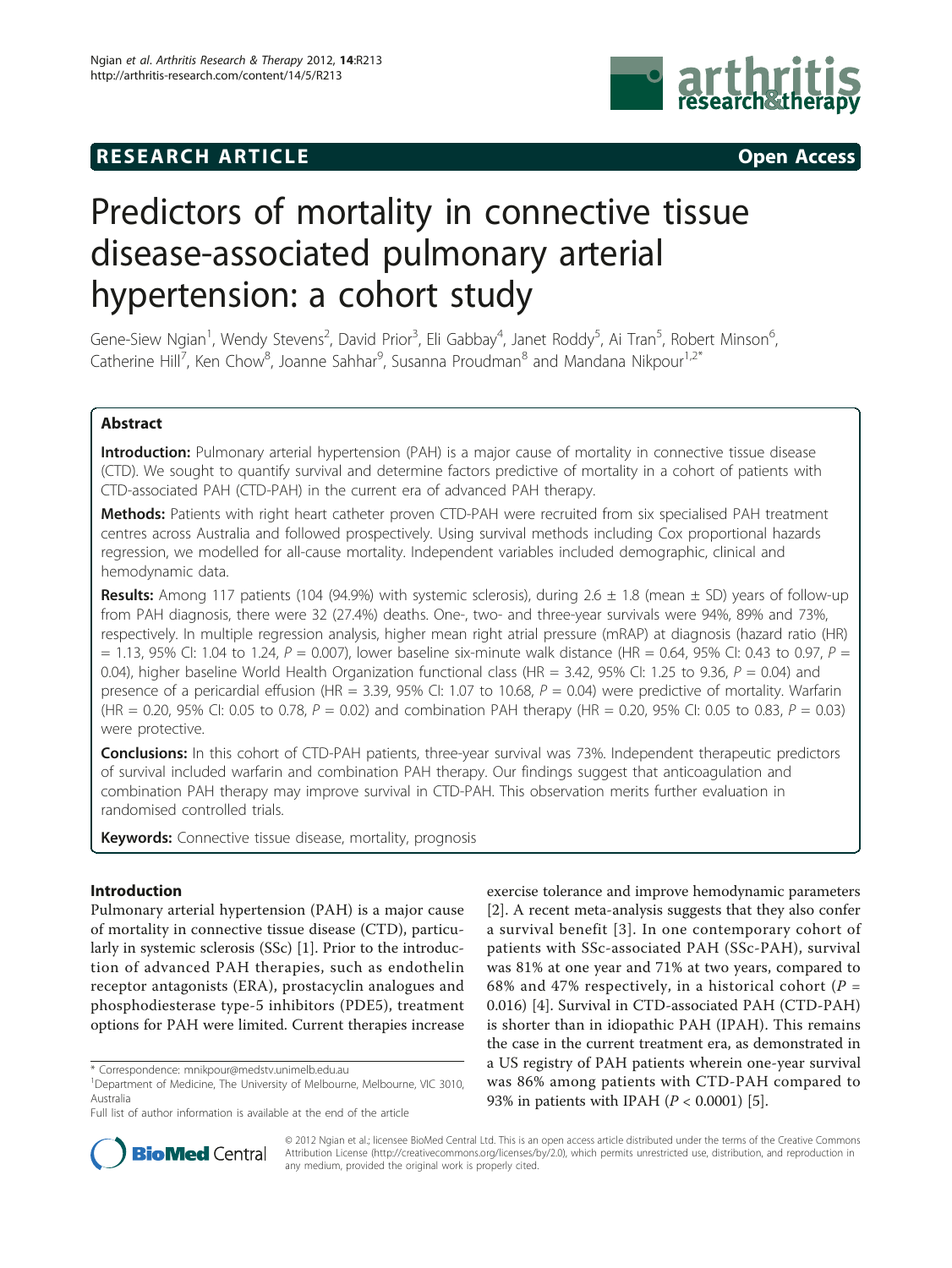Currently in Australia, prescription of specific PAH therapy is limited to government designated PAH treatment centres. All patients with right-heart catheter (RHC) proven PAH qualify for monotherapy with bosentan, ambrisentan, sildenafil or inhaled iloprost. For ongoing therapy, patients must demonstrate stability of both six-minute walk distance (6MWD) and echocardiographic parameters, although they are able to swap to an alternate agent if these criteria are not met. Combination PAH therapy is currently available at cost or on compassionate grounds. Sitaxentan was available in Australia until its worldwide withdrawal in early 2011. Intravenous prostacyclin analogues were not subsidised in the treatment of CTD-PAH in Australia at the time of this study.

In this study, our objective was to quantify survival and determine factors predictive of mortality among Australian patients with CTD-PAH, since the advent of specific PAH therapies.

# Materials and methods

All patients with CTD-PAH diagnosed on RHC [\[6](#page-7-0)] from November 2002 onwards were recruited (at the time of diagnosis of PAH) from six PAH treatment centres across Australia and followed prospectively, at three- to six-month intervals. Date of diagnosis of PAH was defined as the date of the RHC.

Clinical and hemodynamic variables were recorded during follow-up. Data were censored at 31 December 2009 for analysis. Ethics approval was obtained from the human research ethics committees of St. Vincent's Hospital Melbourne, Southern Health, Royal Adelaide Hospital, Royal Perth Hospital and Central Northern Adelaide Health Service. Patients in this study provided informed consent.

#### Demographic and disease-related variables

All patients had SSc or another underlying CTD, namely rheumatoid arthritis (RA), systemic lupus erythematosus (SLE) or mixed connective tissue disease (MCTD). Definitions were based on the American College of Rheumatology diagnostic criteria for SSc [\[7](#page-7-0)], RA [\[8](#page-7-0)] and SLE [[9\]](#page-7-0) and the Alarcon-Segovia diagnostic criteria for MCTD [\[10](#page-7-0)]. Patients were defined as having limited or diffuse SSc according to the classification criteria of LeRoy et al. [[11](#page-7-0)]. World Health Organization (WHO, Geneva, Switzerland) functional class (FC) [[12](#page-7-0)] and 6MWD [\[13\]](#page-7-0) at PAH diagnosis were recorded along with echocardiographic and RHC parameters. The presence of pericardial effusion on echocardiography was documented. We excluded patients with significant interstitial lung disease (ILD) defined based on extensive disease (> 20% lung involvement) on high-resolution CT lung (HRCT), or evidence of fibrosis on HRCT together with forced vital capacity (FVC) < 70% predicted and/or

an FVC to diffusing capacity of carbon monoxide (DLCO) ratio < 1.6 in whom PAH was deemed secondary to lung disease [[14](#page-7-0)]. Other covariates included autoantibody profile, anti-phospholipid antibody status (positive if either anti-cardiolipin or anti-beta2 glycoprotein IgG or IgM greater than upper limit of normal for assay) and the PAH study centre from which the patient was recruited.

# Outcome variable

The outcome variable was all-cause mortality. The date of death was recorded. Where data were available, the exact causes of death were also recorded and verified through chart review. The status (alive or dead) of patients at the time of censoring was confirmed by checking with the treating physician and through chart review. There were no losses to follow-up.

# Treatment related variables

Specific PAH therapies, prescribed at physician discretion following RHC-confirmed diagnosis of PAH, were recorded at each visit. This included 'combination therapy', which was defined as treatment with more than one agent from any of the three classes (ERA, PDE5 inhibitors, prostacyclin analogues) at the same time. Indications for substitution or addition of a second agent were documented. We also recorded warfarin therapy of at least six months' duration, following PAH diagnosis. Indications and complications of warfarin therapy, and target INR were also recorded. In those who were not anticoagulated, we recorded contraindications for warfarin therapy as documented by the treating physician.

#### Statistical analysis

Patient characteristics at baseline are reported as mean ± standard deviation (SD) for continuous variables and proportions (percentages) for categorical variables. Differences in baseline hemodynamics between SSc patients and other CTD patients, and patients on monotherapy vs combination therapy were compared using the Student's t-test. Kaplan-Meier (K-M) curves were used to estimate survival in all patients and also in SSc patients compared with those who had other CTDs. Log-rank and Wilcoxon tests were used to determine univariate predictors of survival. After testing to ensure proportionality of hazard, Cox proportional hazards regression analyses were used to determine univariate and multivariable predictors of survival. These results were reported as hazard ratios (HR) with accompanying 95% confidence intervals (95% CI). Two-tailed P-values  $\leq$ 0.05 were considered statistically significant.

All statistical analyses were performed using STATA 11.0 (Statacorp, College Station, TX, USA).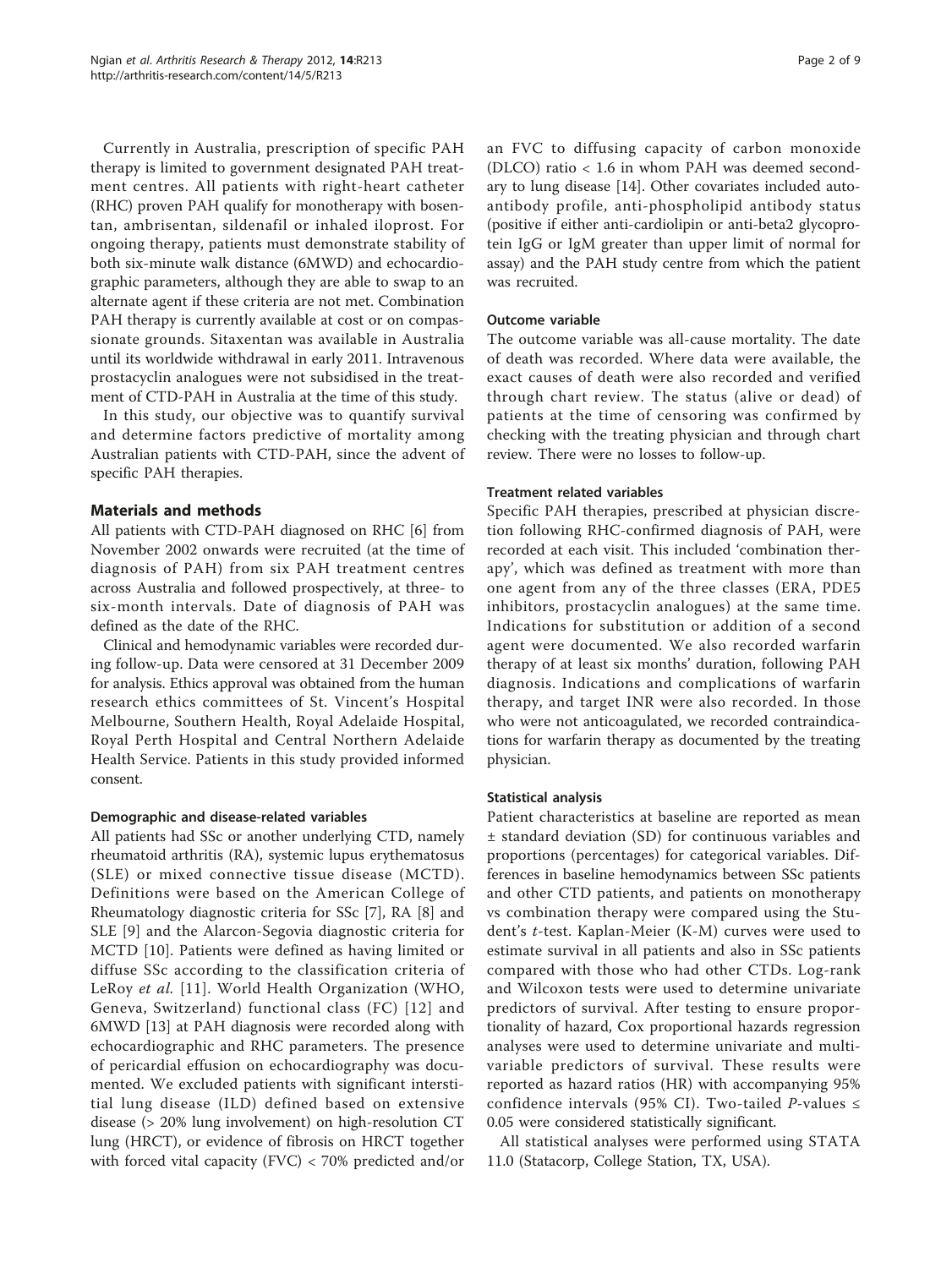# Results

A total of 117 patients with incident CTD-PAH were recruited. Patient characteristics and baseline hemodynamics are summarised in Table 1. During a mean ± SD follow-up from PAH diagnosis of  $2.6 \pm 1.8$  years, there were 32 (27.4%) deaths. All but three deaths were primarily due to PAH. In the remaining three deaths due to malignancy, PAH was a major contributor to death.

Table 1 Patient characteristics at baseline

| <b>Characteristic</b>                     | Mean + SD or $n\frac{6}{6}$ |  |
|-------------------------------------------|-----------------------------|--|
| Total number of patients                  | 117                         |  |
| Female                                    | 105 (89.7%)                 |  |
| Age at PAH diagnosis*, years              | $61.5 \pm 11.4$             |  |
| Disease duration at PAH diagnosis*, years | $11.7 \pm 11.3$             |  |
| Race                                      |                             |  |
| Caucasian                                 | 101 (86.3%)                 |  |
| Asian                                     | 10 (8.5%)                   |  |
| Aboriginal/Torres Strait Islander         | 3(2.6%)                     |  |
| Hispanic                                  | $1(0.9\%)$                  |  |
| Other                                     | 2(1.7%)                     |  |
| Underlying CTD                            |                             |  |
| Limited SSc                               | 79 (72.5%)                  |  |
| Diffuse SSc                               | 25 (21.4%)                  |  |
| <b>MCTD</b>                               | 5(4.5%)                     |  |
| <b>SLE</b>                                | 3(2.8%)                     |  |
| RA                                        | 3(2.8%)                     |  |
| Undifferentiated CTD                      | $2(1.8\%)$                  |  |
| Anti-centromere antibody positive         | 56 (47.9%)                  |  |
| Anti-Scl-70 antibody positive             | 9(7.7%)                     |  |
| Anti-phospholipid antibodies              | 27 (23.1%)                  |  |
| WHO functional class                      |                             |  |
| Class I                                   | 9(7.7%)                     |  |
| Class II                                  | 14 (12.0%)                  |  |
| Class III                                 | 88 (75.2%)                  |  |
| Class IV                                  | $6(5.1\%)$                  |  |
| Baseline 6MWD, m                          | $325 \pm 127$               |  |
| Baseline mRAP, mm Hq                      | $6.9 \pm 4.2$               |  |
| Baseline mPAP, mm Hq                      | $35.9 \pm 12.4$             |  |
| Baseline PCWP, mmHg                       | $9.7 \pm 3.9$               |  |
| Baseline CI, L/min/m <sup>2</sup>         | $2.6 \pm 0.8$               |  |
| Baseline PVR, Wood units                  | $6.9 \pm 6.1$               |  |
| Pericardial effusion                      | 14 (12.0%)                  |  |
| Warfarin therapy                          | 36 (30.8%)                  |  |
| Pulmonary vasodilator therapy             |                             |  |
| Monotherapy                               | 70 (59.8%)                  |  |
| Sequential monotherapy                    | 12 (10.3%)                  |  |
| Combination therapy                       | 34 (29.0%)                  |  |

\* date of PAH diagnosis is the date of right heart catheterisation

6MWD, six minute walk distance; CI, cardiac index; CTD, connective tissue disease; MCTD, mixed connective tissue disease; mPAP, mean pulmonary arterial pressure; mRAP, mean right atrial pressure; PAH, pulmonary arterial hypertension; PVR, pulmonary vascular resistance; RA, rheumatoid arthritis; SD, standard deviation; SLE, systemic lupus erythematosus; SSc, systemic sclerosis; WHO, World Health Organization

#### Specific PAH therapy

All patients received specific PAH therapy. Seventy patients (59.8%) received monotherapy, 12 patients (10.3%) sequential monotherapy and 34 patients (29.0%) combination therapy (Table 1). The main reasons for sequential and combination therapy were failure of initial PAH therapy or drug-related adverse effects significant enough to warrant a change in therapy.

Bosentan was the most commonly prescribed medication, used in 103 patients (88.0%). Sildenafil was the next most common medication used in 38 patients (32.5%), followed by sitaxentan in 18 (15.4%) and inhaled iloprost in 15 (13.4%). The most common combination therapies were bosentan and sildenafil (21 patients), followed by bosentan, sildenafil and inhaled iloprost (6 patients).

#### Comparisons of baseline clinical and hemodynamic data

Mean ± SD mPAP at baseline was lower in patients with SSc than in patients with other CTDs  $(34.3 \pm 11.7 \text{ mmHg})$ vs 49.5  $\pm$  10.3 mmHg,  $P < 0.001$ ). SSc patients were also older at PAH diagnosis (62.6  $\pm$  10.3 years vs 54.0  $\pm$  17.1 years,  $P = 0.01$ ) and had higher baseline 6MWD (334.6  $\pm$ 125.2 m vs  $235.0 \pm 110.3$  m,  $P = 0.02$ ) than patients with other CTDs.

Among all patients in the study, at baseline, those who subsequently received combination therapy had higher mPAP than those who received monotherapy or sequential monotherapy  $(40.0 \pm 11.6 \text{ mmHg vs } 34.0 \pm 12.4 \text{ m}$ mmHg,  $P = 0.02$ ). There were no differences in age at PAH diagnosis  $(59.6 \pm 11.5 \text{ vs } 62.5 \pm 11.4 \text{ years}, P = 0.21)$ or baseline 6MWD (303.3 ± 114.5 m vs 333.8 ± 131.5 m,  $P = 0.27$ ) among the combination vs monotherapy or sequential monotherapy treatment groups.

# Survival and factors predictive of mortality

Twenty-seven of the 32 (84.4%) deaths occurred in patients with SSc. Overall, one-year survival was 94%, two-year survival was 89% and three-year survival was 73% (Figure [1A](#page-3-0)). Median survival was approximately five years.

In univariate analysis (Table [2\)](#page-3-0), factors associated with mortality were male sex, higher baseline mRAP on RHC, higher baseline WHO FC, lower baseline 6MWD, pericardial effusion, absence of warfarin therapy (Figure [1B](#page-3-0)) and lack of combination therapy (Figure [1C\)](#page-3-0).

Cox regression analysis was performed to make adjustments for the effect of multiple covariates. In regression analysis, we took into consideration a desired ratio of independent-to-outcome variables of at most one to five, in order to ensure model stability (Table [3](#page-3-0)) [[15\]](#page-7-0). Higher mRAP at diagnosis (HR = 1.13, 95% CI: 1.04 to 1.24,  $P = 0.007$ ), lower baseline 6MWD (HR = 0.64, 95% CI: 0.43 to 0.97,  $P = 0.04$ ), higher baseline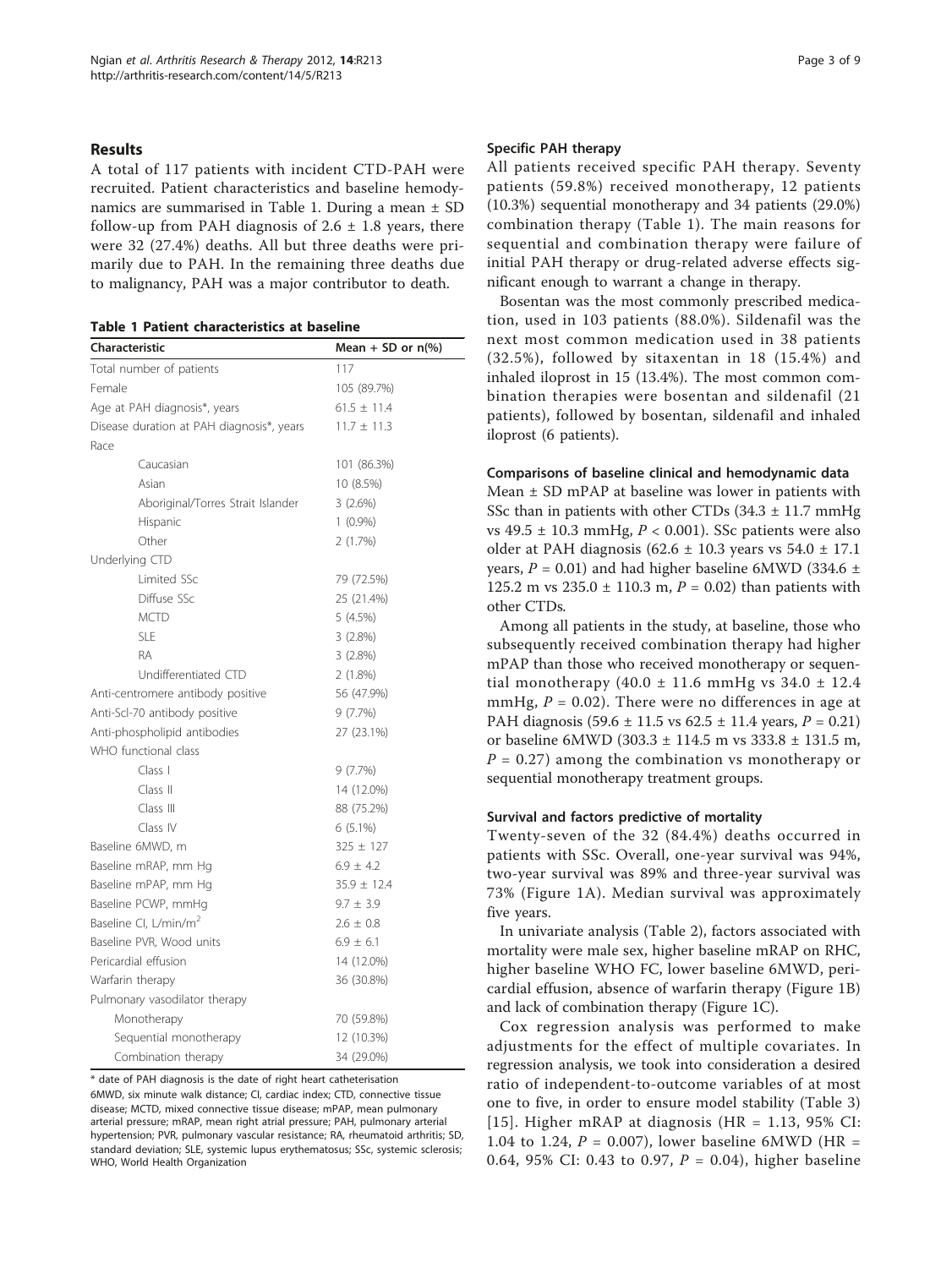<span id="page-3-0"></span>

WHO FC (HR = 3.42, 95% CI: 1.25 to 9.36, P = 0.04) and pericardial effusion (HR = 3.39, 95% CI: 1.07 to 10.68,  $P = 0.04$ ) were predictive of mortality. Warfarin  $(HR = 0.20, 95\% \text{ CI: } 0.05 \text{ to } 0.78, P = 0.02)$  and combination pulmonary vasodilator therapy  $(HR = 0.20, 95\%)$ CI: 0.05 to 0.83,  $P = 0.03$ ) were protective. Male sex was not independently associated with mortality and, therefore, was removed from the final model. Overall, survival in patients with SSc ( $n = 104$ ) was not significantly different compared to those with other CTDs  $(n = 13)$ (Figure [2\)](#page-4-0). In further regression analyses of the SSc

Table 2 Predictors of mortality in CTD-PAH on univariate analysis

| Variable                    | Unadjusted HR (95% CI) | P     |
|-----------------------------|------------------------|-------|
| Male sex                    | 3.42 (1.27 to 9.22)    | 0.02  |
| Age at PAH diagnosis, years | 1.01 (0.98 to 1.04)    | 0.72  |
| Underlying CTD (SSc)        | 1.27 (0.44 to 3.66)    | 0.66  |
| WHO FC at baseline          | 3.64 (1.32 to 10.01)   | 0.01  |
| Baseline 6MWD*              | 0.70 (0.52 to 0.95)    | 0.02  |
| Pericardial effusion        | 2.83 (1.12 to 7.12)    | 0.03  |
| mPAP at baseline, mmHg      | 1.01 (0.98 to 1.05)    | 0.42  |
| mRAP at baseline, mmHq      | 1.11 (1.02 to 1.19)    | 0.01  |
| Warfarin therapy            | $0.26$ (0.11 to 0.66)  | 0.004 |
| Combination therapy         | 0.38 (0.16 to 0.92)    | 0.03  |

\*hazard ratio relates to each 100 metres increase in 6MWD

6MWD, six minute walk distance; CTD, connective tissue disease; HR, hazard ratio; mPAP, mean pulmonary artery pressure; mRAP, mean right atrial pressure; PAH, pulmonary arterial hypertension; SSc, systemic sclerosis; WHO FC, World Health Organization Functional Class

patients only, treatment with warfarin  $(HR = 0.33, 95\%)$ CI: 0.11 to 0.96,  $P = 0.04$ ) and combination therapy (HR = 0.55, 95% CI: 0.33 to 0.92,  $P = 0.02$ ) remained protective.

# Warfarin therapy

Twenty-eight of 36 (77.8%) patients on warfarin had SSc, 2 had MCTD, 2 SLE and 3 RA, and 1 had an undifferentiated CTD. Ten of 36 patients on warfarin died during follow-up. Among these, 7 had SSc, 1 had SLE, 1 MCTD and 1 RA. The main indication for anticoagulation in all 36 patients was PAH. However, three patients also had atrial fibrillation and three patients had a history of deep vein thrombosis (DVT). Of note, in the three patients with the history of DVT, PAH was deemed related to the CTD (WHO diagnostic group 1) [[16](#page-7-0)] and not pulmonary thromboembolic disease. The target International Normalised Ratio (INR) in all patients was 2.0 to 3.0.

Univariate comparisons of characteristics of patients treated with warfarin, compared to those who were not

Table 3 Independent predictors of mortality in CTD-PAH, determined using multivariable proportional hazards regression analysis

| Variable               | Adjusted HR (95% CI) | P     |
|------------------------|----------------------|-------|
| WHO FC at baseline     | 3.42 (1.25 to 9.36)  | 0.04  |
| mRAP at baseline, mmHg | 1.13 (1.04 to 1.24)  | 0.007 |
| Baseline 6MWD*, m      | 0.64 (0.43 to 0.97)  | 0.04  |
| Pericardial effusion   | 3.39 (1.07 to 10.68) | 0.04  |
| Warfarin therapy       | 0.20 (0.05 to 0.78)  | 0.02  |
| Combination therapy    | 0.20 (0.05 to 0.83)  | 0.03  |

\*hazard ratio relates to each 100 metres increase in 6MWD

6MWD, six minute walk distance; 95% CI, 95% confidence interval; HR, hazard ratio; mRAP, mean right atrial pressure; WHO FC, World Health Organization functional class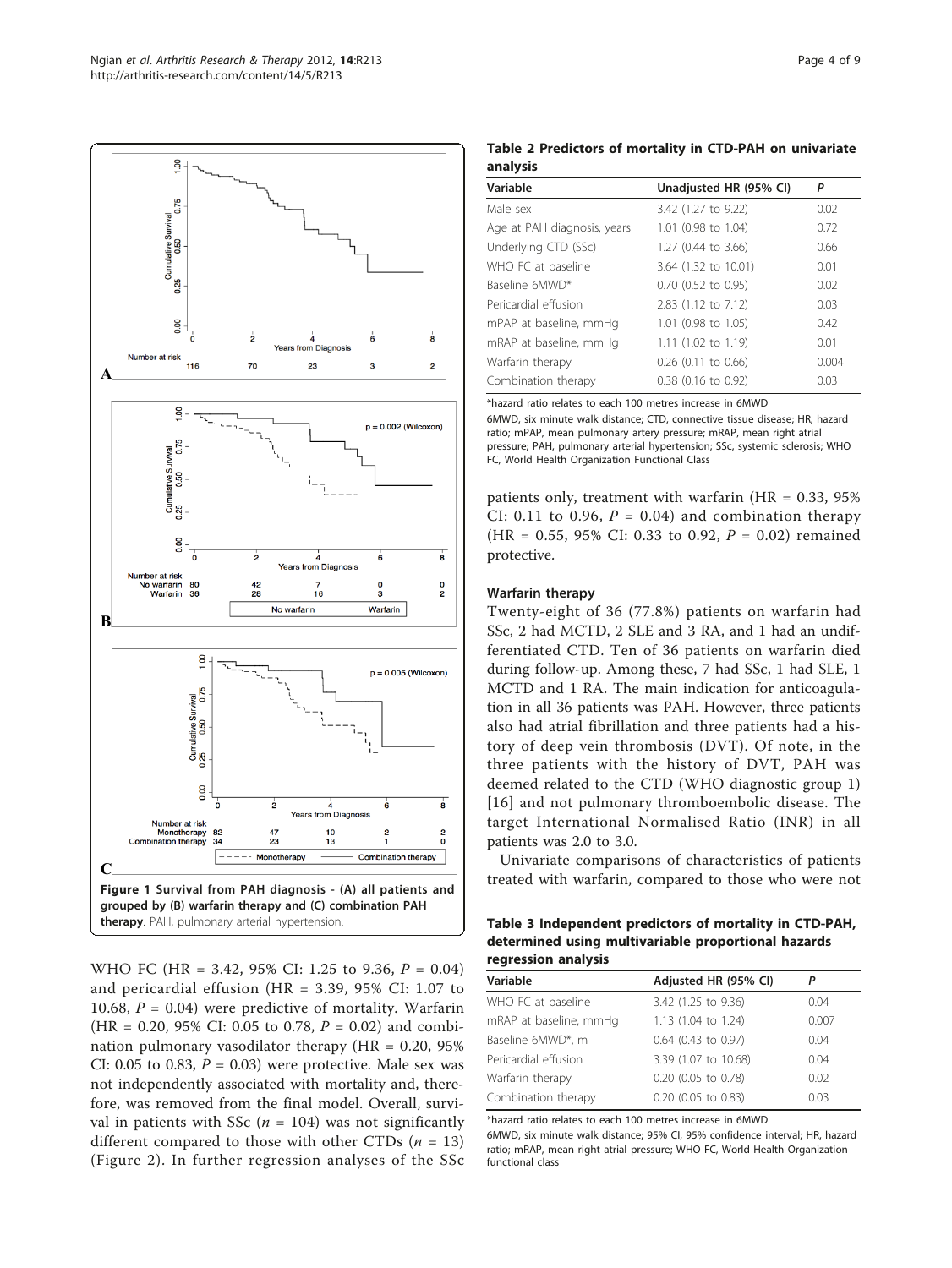<span id="page-4-0"></span>

treated with warfarin are summarised in Table [4](#page-5-0). Patients on warfarin were significantly more likely to have a pericardial effusion  $(42.0\% \text{ vs } 33.4\%, P = 0.001)$ and a higher baseline mPAP (42.0 vs 33.4 mm Hg,  $P =$ 0.001) than those not receiving warfarin. We found that there was no significant difference in baseline mRAP or baseline 6MWD between patients who were and those who were not anticoagulated (Table [4\)](#page-5-0).

Among patients who were not treated with warfarin, a contraindication to anticoagulation was present in only 18 of 81 (22.2%) patients, and in the remainder the decision to not treat with warfarin was made at physician discretion. The most common contraindication in 16 patients was a history of gastrointestinal bleeding, with two other patients having a history of recurrent falls. On follow-up, only one patient with SSc, who was on warfarin for the treatment of PAH, had a complication of GI bleeding.

# **Discussion**

In this cohort study of patients with CTD-PAH confirmed by RHC, one- two- and three-year survivals were

94%, 89% and 73%, respectively. We found that independent predictors of mortality were more severe PAH at diagnosis, manifested by higher baseline mRAP, lower baseline 6MWD, higher baseline WHO FC and the presence of pericardial effusion. After adjustment for these covariates, anticoagulation and combination PAH therapy increased survival.

Our one-year survival of 94% is higher than the oneyear survival of 86% reported by Chung et al. [[5](#page-7-0)] in a cohort of CTD-PAH patients from a multi-centre USbased registry. Bearing in mind that the majority (95%) of patients in our study had SSc, our survival rates are also higher than those reported by Condliffe *et al.* [\[17](#page-7-0)] from the UK pulmonary hypertension service, where one-year survival was 78% and three-year survival was 47% in SSc-PAH, while one-year survival was 78% and three-year survival was 74% in SLE-associated PAH. There are several possible explanations for the differences in survival rates of our patients compared with other cohorts. These include differences in hemodynamic profile at PAH diagnosis and variations in the approach to treatment, with a significant proportion of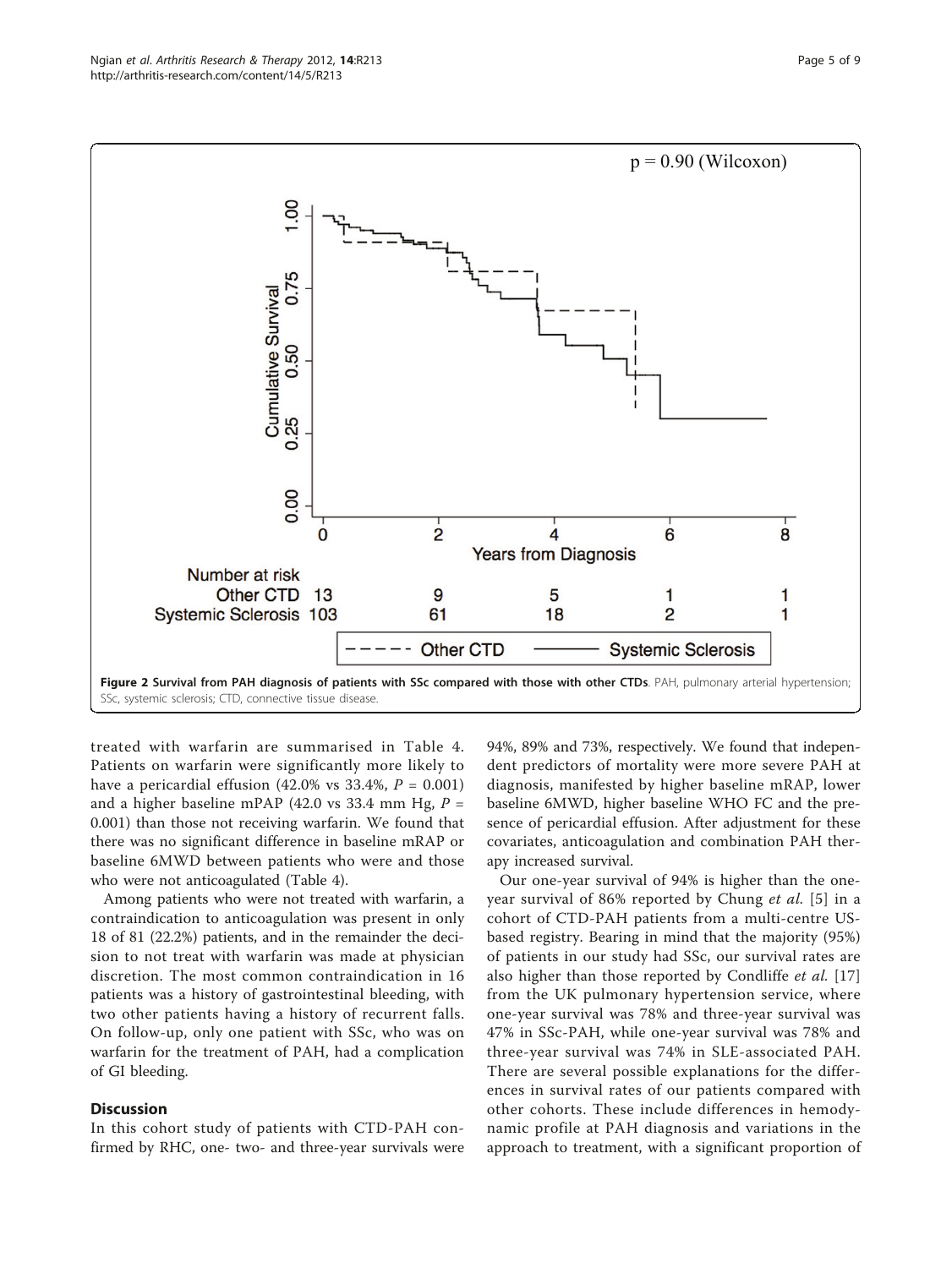| Characteristic                      | Anticoagulated<br>$(n = 36)$ | Not anticoagulated<br>$(n = 81)$ | P        |
|-------------------------------------|------------------------------|----------------------------------|----------|
|                                     | Mean $\pm$ SD or n $(\%)$    | Mean $\pm$ SD or n $(\%)$        |          |
| Female                              | 34 (94.4%)                   | 71(87.6%)                        | 0.26     |
| Age at CTD diagnosis, years         | $48.5 \pm 14.3$              | $51.1 \pm 14.7$                  | 0.46     |
| Age at PAH diagnosis*, years        | $59.7 \pm 13.1$              | $62.5 \pm 10.6$                  | 0.23     |
| Anti-phospholipid antibodies        | 8 (22.1%)                    | 19 (23.5%)                       | 0.74     |
| Contraindication to anticoagulation | $0(0\%)$                     | 18 (22.2%)                       | 0.002    |
| WHO functional class                |                              |                                  |          |
| Class I                             | $0(0\%)$                     | $9(11.1\%)$                      |          |
| Class II                            | $3(8.3\%)$                   | 11 (13.6%)                       | 0.09     |
| Class III                           | 32 (88.9%)                   | 56 (69.1%)                       |          |
| Class IV                            | $1(2.8\%)$                   | $5(6.2\%)$                       |          |
| Baseline 6MWD, m                    | $286.3 \pm 116.4$            | $339.5 \pm 128.4$                | 0.06     |
| Baseline mRAP, mmHq                 | 7.1 $\pm$ 4.3                | $6.9 \pm 4.1$                    | 0.85     |
| Baseline mPAP, mmHg                 | $42.0 \pm 11.5$              | $33.4 \pm 12.0$                  | 0.001    |
| Pericardial effusion                | $9(25.0\%)$                  | $5(6.2\%)$                       | 0.004    |
| Pulmonary vasodilator therapy       |                              |                                  |          |
| Monotherapy                         | 13 (36.1%)                   | 57 (71.3%)                       |          |
| Sequential monotherapy              | $2(5.6\%)$                   | 10 (12.5%)                       | < 0.0001 |
| Combination therapy                 | 21 (58.3%)                   | 13 (16.3%)                       |          |
|                                     |                              |                                  |          |

<span id="page-5-0"></span>Table 4 Univariate comparison of characteristics of patients who were anticoagulated and those who were not anticoagulated

\* date of PAH diagnosis is the date of right heart catheterisation

6MWD, six minute walk distance; CTD, connective tissue disease; ILD, interstitial lung disease; mPAP, mean pulmonary arterial pressure; mRAP, mean right atrial pressure; PAH, pulmonary arterial hypertension; SD, standard deviation; SSc, systemic sclerosis; WHO, World Health Organization

our patients receiving combination therapy. In addition, it is possible that other cohorts may contain patients with overall more severe CTD, who are more likely to succumb to their disease.

Whilst elevated mRAP was associated with mortality in our study, elevated mPAP was not significantly associated with mortality in either univariate or multivariable analysis. This apparent discrepancy between mPAP and mRAP may be due to a proportion of patients having myocardial disease due to SSc, thereby compromising the ability of the right ventricle to generate an elevated mPAP. On the other hand, mRAP better reflects right ventricular dysfunction and, therefore, continues to increase with worsening disease. These relationships were borne out in a systematic review of predictors of survival in IPAH which found that whilst 10 publications evaluating this issue supported the association between increased mPAP and decreased survival, 19 did not [\[18](#page-7-0)]. In the same systematic review, mRAP was the variable most commonly associated with mortality, with an independent predictive value for mortality reported in 17 of 28 studies.

6MWD is predictive of mortality in IPAH [\[19\]](#page-7-0), and has been used as a primary endpoint in clinical trials of PAH therapy [[20-24\]](#page-7-0). As 6MWD may be reduced due to impaired mobility and joint or muscle pain, especially in patients with CTD, some experts have considered it to be a less useful measure of exercise capacity in those

with CTD-PAH than in those with IPAH [[25\]](#page-7-0). Our findings suggest that, despite these limitations in certain individuals, 6MWD may still be a useful predictor of mortality in CTD-PAH.

In our study, higher baseline WHO FC was also independently predictive of mortality. The prognostic value of WHO or New York Heart Association FC is supported by multiple studies in PAH, several of which have included patients with CTD-PAH [[18\]](#page-7-0). Lack of improvement in FC after specific PAH therapy has also been suggested as an indication to escalate monotherapy to combination therapy [[2\]](#page-7-0). However, WHO FC is a subjective measure and does not always correlate with other markers of PAH severity, such as mRAP and 6MWD [[26\]](#page-7-0).

In IPAH, the presence of pericardial effusion has been reported to be predictive of mortality in two retrospective studies, and the severity of pericardial effusion has been predictive of mortality in five retrospective studies [\[18\]](#page-7-0). In our study, the presence of a pericardial effusion was predictive of mortality in CTD-PAH. This is consistent with the findings of Fisher et al. [[27](#page-7-0)]. Although the physiology of the accumulation of fluid in the pericardial space is incompletely understood, pericardial effusion in this context is likely due to increased venous pressure and right heart failure [\[28\]](#page-7-0). Importantly, in our patients, there were no echocardiographic or other clinical features of serositis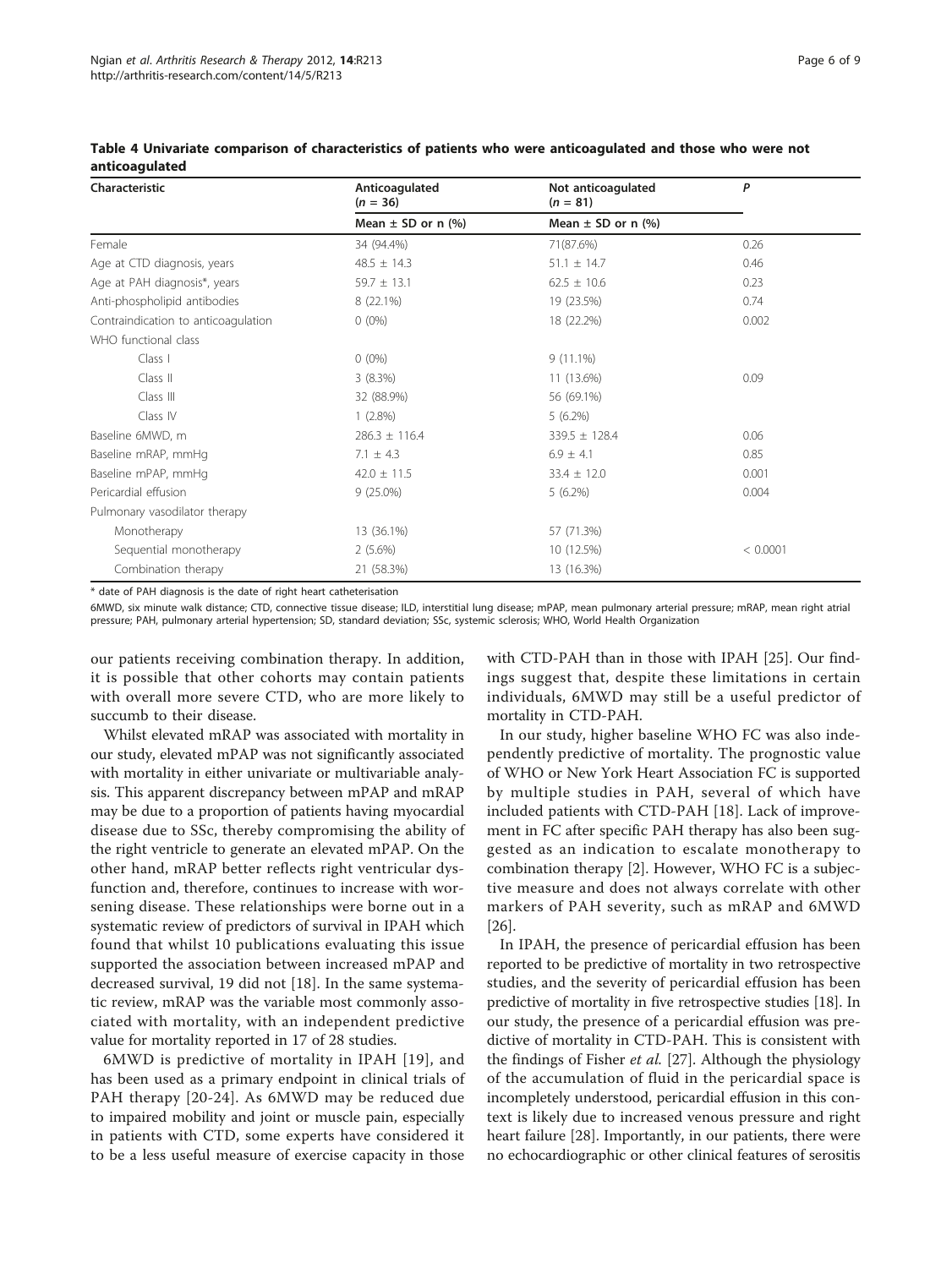or pericarditis to indicate active inflammatory disease as the cause for pericardial effusion.

In multiple regression analysis, after adjustment for covariates, including use of specific PAH therapies, we found that anticoagulation with warfarin conferred a substantial survival benefit in CTD-PAH, which has not previously been reported. Correlates of warfarin therapy included more severe PAH, with anticoagulated patients more likely to have a higher mPAP and a pericardial effusion. This is consistent with an international survey of PAH experts, which found that clinicians were more likely to use warfarin in more severe CTD-PAH [[29\]](#page-7-0). This survey also revealed variation in physician beliefs and prescribing habits in relation to warfarin in CTD-PAH. Whilst it is accepted that thrombotic arteriopathy plays a role in the pathophysiology of PAH [\[30\]](#page-7-0), the evidence for a survival benefit with anticoagulation remains limited. A survival benefit was suggested by a systematic review of warfarin therapy in IPAH in which five of seven retrospective analyses reported a survival benefit with warfarin use [[31](#page-7-0)]; no CTD-PAH patients were included in this analysis. A recent observational study of 275 patients with SSc-PAH showed a low probability of survival with warfarin; however, in this study, over a third of the patients on warfarin were not receiving specific PAH therapies [[32\]](#page-7-0).

In our study, the most common documented contraindication to anticoagulation in 16 patients was a history of gastrointestinal bleeding. This is a major consideration in patients with SSc-PAH as the prevalence of gastrointestinal vascular ectasia, a possible source of blood loss, is reported to be as high as 5.7% [\[33\]](#page-7-0).

It is possible that our finding of a survival benefit with anticoagulation was confounded by sicker and frailer patients with severe multi-organ CTD being less likely to receive warfarin therapy. While data on PAH severity and other SSc manifestations were collected, we did not systematically collect data on non-SSc-related comorbidities which may have impacted the patients' overall health status and suitability for anticoagulation. Despite our efforts to adjust for all clinically important covariates, our observational study cannot fully overcome the effect of all potential confounders. Evaluation of the therapeutic efficacy of anticoagulation in CTD-PAH warrants a more definitive study, with random assignment of treatment in patients with similar baseline characteristics.

Combination specific PAH therapy in CTD-PAH targets more than one of the multiple biologic pathways involved in disease pathogenesis [[2\]](#page-7-0). Although a number of small, short-term trials of dual agent therapy have been conducted, results have been disparate and there are no data available beyond 12 weeks of therapy [[2\]](#page-7-0). In a cohort of 112 patients with PAH, among whom 40 had CTD (29 had SSc), Keogh et al. recently reported survival

of 72% at 12 months and 48% at 24 months in patients on dual specific PAH therapy [[34](#page-7-0)].

In this study, we have sought to determine survival and predictors of mortality in a cohort of CTD-PAH patients sourced from multiple centres, typical of those encountered in clinical practice. Although we included all CTD-PAH patients at each site, there was potential for selection bias in that the sites included in our study were large academic centres. However, in practice, as prescription of CTD-PAH therapy in Australia is limited to large government designated centres, patients with all grades of PAH severity are referred to these sites for treatment.

#### Conclusions

Overall, the findings of this study suggest that treatment with warfarin in addition to combination specific PAH therapy may improve survival in CTD-PAH. The efficacy of anticoagulation and combination therapy in CTD-PAH merits further evaluation.

#### **Abbreviations**

6MWD: six minute walk distance; 95% CI: 95% confidence interval; CI: cardiac index; CTD: connective tissue disease; CTD-PAH: connective tissue diseaseassociated pulmonary arterial hypertension; DLCO: diffusing capacity of carbon monoxide; DVT: deep vein thrombosis; ERA: endothelin receptor antagonists; FVC: forced vital capacity; GI: gastrointestinal; HR: hazard ratio; HRCT: high-resolution computed tomography; ILD: interstitial lung disease; INR: International Normalised Ratio; IPAH: idiopathic pulmonary arterial hypertension; K-M curves: Kaplan-Meier curves; MCTD: mixed connective tissue disease; mPAP: mean pulmonary arterial pressure; mRAP: mean right atrial pressure; PAH: pulmonary arterial hypertension; PDE5: phosphodiesterase type-5 inhibitors; PVR: pulmonary vascular resistance; RA: rheumatoid arthritis; RHC: right-heart catheter; SD: standard deviation; SLE: systemic lupus erythematosus; SSc: systemic sclerosis; WHO FC: World Health Organization Functional Class.

#### Acknowledgements

Financial support for this study was provided by The University of Melbourne, Scleroderma Australia, Arthritis Australia, Actelion Australia, Pfizer and GlaxoSmithKline

#### Author details

<sup>1</sup>Department of Medicine, The University of Melbourne, Melbourne, VIC 3010 Australia. <sup>2</sup>Department of Rheumatology, St. Vincent's Hospital Melbourne 41 Victoria Pde, Fitzroy, VIC 3065, Australia. <sup>3</sup>Department of Cardiology, St. Vincent's Hospital Melbourne, 41 Victoria Pde, Fitzroy, VIC 3065, Australia. <sup>4</sup> <sup>4</sup>Advanced Lung Disease Unit, Royal Perth Hospital, GPO Box X2213, Perth, WA 6001, Australia. <sup>5</sup>Department of Rheumatology, Royal Perth Hospital GPO Box X2213, Perth, WA 6001, Australia. <sup>6</sup>Department of Cardiovascular Medicine, Flinders Medical Centre, Flinders Drive, Bedford Park, SA 5042, Australia. <sup>7</sup> Department of Rheumatology, The Queen Elizabeth Hospital, 28 Woodville Rd., Woodville South, SA 5011, Australia. <sup>8</sup>Department of Rheumatology, Royal Adelaide Hospital, North Terrace, Adelaide, SA 5000, Australia. <sup>9</sup>Department of Rheumatology, Monash Medical Centre, 246 Clayton Rd., Clayton, VIC 3168, Australia.

#### Authors' contributions

GSN and MN contributed to study design, data collection and analysis, interpretation of findings and preparation of the manuscript. WS and SP contributed to study design, data collection, interpretation of findings and preparation of the manuscript. DP, EG, JR, AT, RM, CH, KC and JS contributed to data collection, interpretation of findings and preparation of the manuscript. All authors have approved the manuscript for publication.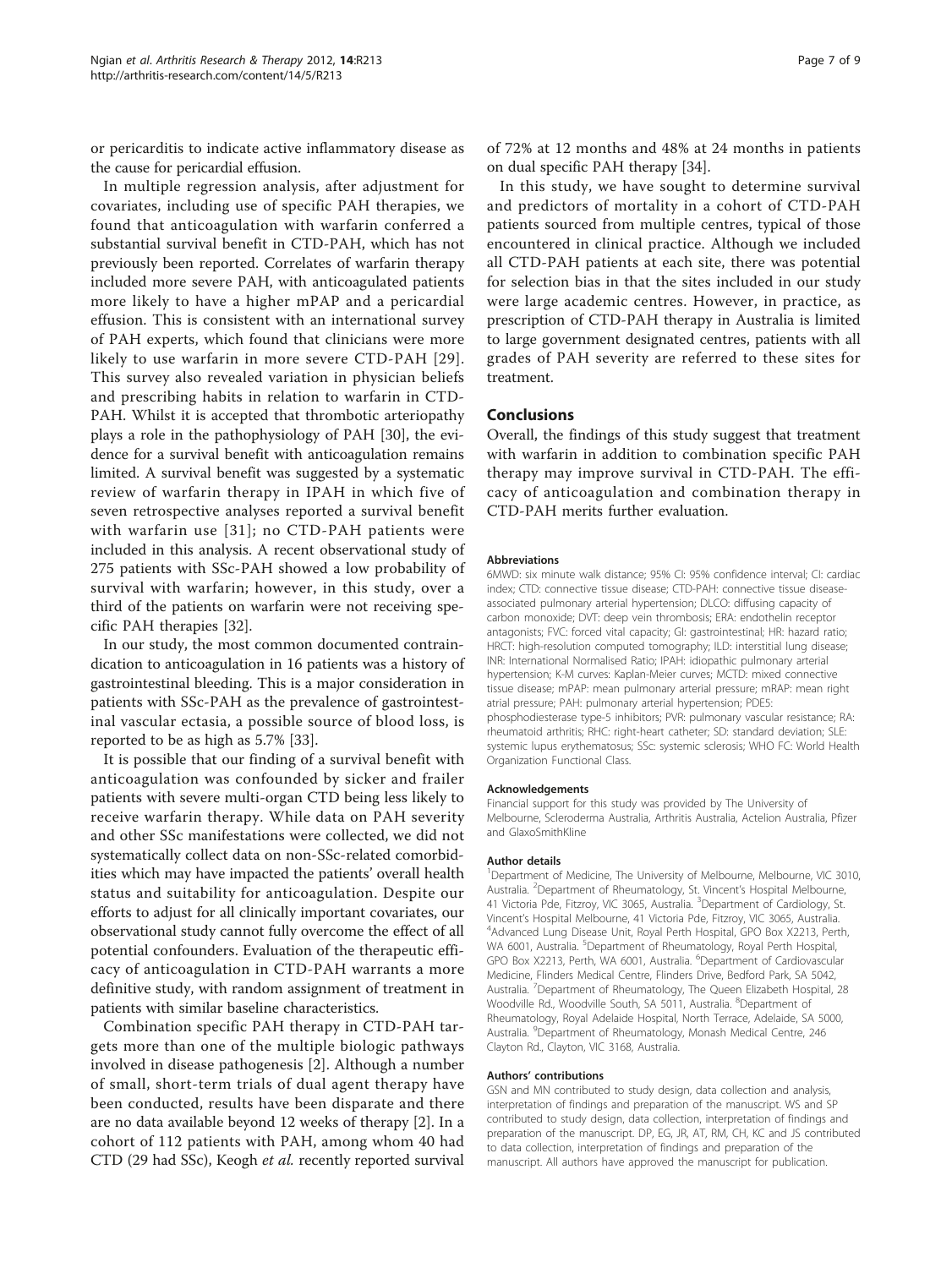#### <span id="page-7-0"></span>Competing interests

Authors WS, EG and SP have received consultancies and speaking fees from Actelion Australia, GalxoSmithKline and Pfizer (amounts less than \$10,000). Other authors have no disclosures.

Received: 11 June 2012 Revised: 9 August 2012 Accepted: 5 October 2012 Published: 5 October 2012

#### **References**

- 1. Steen VD, Medsger TA: [Changes in causes of death in systemic sclerosis,](http://www.ncbi.nlm.nih.gov/pubmed/17329309?dopt=Abstract) [1972-2002.](http://www.ncbi.nlm.nih.gov/pubmed/17329309?dopt=Abstract) Ann Rheum Dis 2007, 66:940-944.
- Barst RJ, Gibbs JS, Ghofrani HA, Hoeper MM, McLaughlin W, Rubin LJ, Sitbon O, Tapson VF, Galie N: [Updated evidence-based treatment](http://www.ncbi.nlm.nih.gov/pubmed/19555861?dopt=Abstract) [algorithm in pulmonary arterial hypertension.](http://www.ncbi.nlm.nih.gov/pubmed/19555861?dopt=Abstract) J Am Coll Cardiol 2009, 54: S78-84.
- Galie N, Manes [A](http://www.ncbi.nlm.nih.gov/pubmed/19155250?dopt=Abstract), Negro L, Palazzini M, Bacchi-Reggiani ML, Branzi A: A [meta-analysis of randomized controlled trials in pulmonary arterial](http://www.ncbi.nlm.nih.gov/pubmed/19155250?dopt=Abstract) [hypertension.](http://www.ncbi.nlm.nih.gov/pubmed/19155250?dopt=Abstract) Eur Heart J 2009, 30:394-403.
- 4. Williams MH, Das C, Handler CE, Akram MR, Davar J, Denton CP, Smith CJ, Black CM, Coghlan JG: [Systemic sclerosis associated pulmonary](http://www.ncbi.nlm.nih.gov/pubmed/16339813?dopt=Abstract) [hypertension: improved survival in the current era.](http://www.ncbi.nlm.nih.gov/pubmed/16339813?dopt=Abstract) Heart 2006, 92:926-932.
- 5. Chung L, Liu J, Parsons L, Hassoun PM, McGoon M, Badesch DB, Miller DP, Nicolls MR, Zamanian RT: [Characterization of connective](http://www.ncbi.nlm.nih.gov/pubmed/20507945?dopt=Abstract) [tissue disease-associated pulmonary arterial hypertension from](http://www.ncbi.nlm.nih.gov/pubmed/20507945?dopt=Abstract) [REVEAL: identifying systemic sclerosis as a unique phenotype.](http://www.ncbi.nlm.nih.gov/pubmed/20507945?dopt=Abstract) Chest 2010, 138:1383-1394.
- Badesch DB, Champion HC, Sanchez MA, Hoeper MM, Loyd JE, Manes A, McGoon M, Naeije R, Olschewski H, Oudiz RJ, Torbicki A: [Diagnosis and](http://www.ncbi.nlm.nih.gov/pubmed/19555859?dopt=Abstract) [assessment of pulmonary arterial hypertension.](http://www.ncbi.nlm.nih.gov/pubmed/19555859?dopt=Abstract) J Am Coll Cardiol 2009, 54:S55-66.
- 7. Preliminary criteria for the classification of systemic sclerosis (scleroderma). Subcommittee for scleroderma criteria of the American Rheumatism Association Diagnostic and Therapeutic Criteria Committee. Arthritis Rheum 1980, 23:581-590.
- Arnett FC, Edworthy SM, Bloch DA, McShane DJ, Fries JF, Cooper NS, Healey LA, Kaplan SR, Liang MH, Luthra HS, Medsger TA Jr, Mitchell DM, Neustadt DH, Pinals RS, Schaller JG, Sharp JT, Wilder RL, Hunder GG: [The](http://www.ncbi.nlm.nih.gov/pubmed/3358796?dopt=Abstract) [American Rheumatism Association 1987 revised criteria for the](http://www.ncbi.nlm.nih.gov/pubmed/3358796?dopt=Abstract) [classification of rheumatoid arthritis.](http://www.ncbi.nlm.nih.gov/pubmed/3358796?dopt=Abstract) Arthritis Rheum 1988, 31:315-324.
- 9. Tan EM, Cohen AS, Fries JF, Masi AT, McShane DJ, Rothfield NF, Schaller JG, Talal N, Winchester RJ: [The 1982 revised criteria for the classification of](http://www.ncbi.nlm.nih.gov/pubmed/7138600?dopt=Abstract) [systemic lupus erythematosus.](http://www.ncbi.nlm.nih.gov/pubmed/7138600?dopt=Abstract) Arthritis Rheum 1982, 25:1271-1277.
- 10. Alarcon-Segovia D, Cardiel MH: [Comparison between 3 diagnostic criteria](http://www.ncbi.nlm.nih.gov/pubmed/2724251?dopt=Abstract) [for mixed connective tissue disease. Study of 593 patients.](http://www.ncbi.nlm.nih.gov/pubmed/2724251?dopt=Abstract) J Rheumatol 1989, 16:328-334.
- 11. LeRoy EC, Black C, Fleischmajer R, Jablonska S, Krieg T, Medsger TA Jr, Rowell N, Wollheim F: [Scleroderma \(systemic sclerosis\): classification,](http://www.ncbi.nlm.nih.gov/pubmed/3361530?dopt=Abstract) [subsets and pathogenesis.](http://www.ncbi.nlm.nih.gov/pubmed/3361530?dopt=Abstract) J Rheumatol 1988, 15:202-205.
- 12. Rich Se: Primary Pulmonary Hypertension: Executive Summary from the World Symposium on Primary Pulmonary Hypertension Geneva: World Health Organization; 1998.
- 13. ATS statement: guidelines for the six-minute walk test. Am J Respir Crit Care Med 2002, 166:111-117.
- 14. Goh NS, Desai SR, Veeraraghavan S, Hansell DM, Copley SJ, Maher TM, Corte TJ, Sander CR, Ratoff J, Devaraj A, Bozovic G, Denton CP, Black CM, du Bois RM, Wells AU: [Interstitial lung disease in systemic sclerosis: a simple](http://www.ncbi.nlm.nih.gov/pubmed/18369202?dopt=Abstract) [staging system.](http://www.ncbi.nlm.nih.gov/pubmed/18369202?dopt=Abstract) Am J Respir Crit Care Med 2008, 177:1248-1254.
- 15. Schoenfeld DA: [Sample-size formula for the proportional-hazards](http://www.ncbi.nlm.nih.gov/pubmed/6354290?dopt=Abstract) [regression model.](http://www.ncbi.nlm.nih.gov/pubmed/6354290?dopt=Abstract) Biometrics 1983, 39:499-503.
- 16. Simonneau G, Robbins IM, Beghetti M, Channick RN, Delcroix M, Denton CP, Elliott CG, Gaine SP, Gladwin MT, Jing ZC, Krowka MJ, Langleben D, Nakanishi N, Souza R: [Updated clinical classification of](http://www.ncbi.nlm.nih.gov/pubmed/19555858?dopt=Abstract) [pulmonary hypertension.](http://www.ncbi.nlm.nih.gov/pubmed/19555858?dopt=Abstract) J Am Coll Cardiol 2009, 54:S43-54.
- 17. Condliffe R, Kiely DG, Peacock AJ, Corris PA, Gibbs JS, Vrapi F, Das C, Elliot CA, Johnson M, DeSoyza J, Torpy C, Goldsmith K, Hodgkins D, Hughes RJ, Pepke-Zaba J, Coghlan JG: [Connective tissue disease](http://www.ncbi.nlm.nih.gov/pubmed/18931333?dopt=Abstract)[associated pulmonary arterial hypertension in the modern treatment](http://www.ncbi.nlm.nih.gov/pubmed/18931333?dopt=Abstract) [era.](http://www.ncbi.nlm.nih.gov/pubmed/18931333?dopt=Abstract) Am J Respir Crit Care Med 2009, 179:151-157.
- 18. Swiston JR, Johnson SR, Granton JT: [Factors that prognosticate mortality](http://www.ncbi.nlm.nih.gov/pubmed/20810261?dopt=Abstract) [in idiopathic pulmonary arterial hypertension: a systematic review of the](http://www.ncbi.nlm.nih.gov/pubmed/20810261?dopt=Abstract) [literature.](http://www.ncbi.nlm.nih.gov/pubmed/20810261?dopt=Abstract) Respir Med 2010, 104:1588-1607.
- 19. Miyamoto S, Nagaya N, Satoh T, Kyotani S, Sakamaki F, Fujita M, Nakanishi N, Miyatake K: [Clinical correlates and prognostic significance of](http://www.ncbi.nlm.nih.gov/pubmed/10673190?dopt=Abstract) [six-minute walk test in patients with primary pulmonary hypertension.](http://www.ncbi.nlm.nih.gov/pubmed/10673190?dopt=Abstract) [Comparison with cardiopulmonary exercise testing.](http://www.ncbi.nlm.nih.gov/pubmed/10673190?dopt=Abstract) Am J Respir Crit Care Med 2000, 161:487-492.
- Barst RJ, Rubin LJ, Long WA, McGoon MD, Rich S, Badesch DB, Groves BM, Tapson VF, Bourge RC, Brundage BH, Koerner SK, Langleben D, Keller CA, Murali S, Uretsky BF, Clayton LM, Jobsis MM, Blackburn SD Jr, Shortino D, Crow JW: [A comparison of continuous intravenous epoprostenol](http://www.ncbi.nlm.nih.gov/pubmed/8532025?dopt=Abstract) [\(prostacyclin\) with conventional therapy for primary pulmonary](http://www.ncbi.nlm.nih.gov/pubmed/8532025?dopt=Abstract) [hypertension. The Primary Pulmonary Hypertension Study Group.](http://www.ncbi.nlm.nih.gov/pubmed/8532025?dopt=Abstract) N Engl J Med 1996, 334:296-302.
- 21. Simonneau G, Barst RJ, Galie N, Naeije R, Rich S, Bourge RC, Keogh A, Oudiz R, Frost A, Blackburn SD, Crow JW, Rubin LJ: [Continuous](http://www.ncbi.nlm.nih.gov/pubmed/11897647?dopt=Abstract) [subcutaneous infusion of treprostinil, a prostacyclin analogue, in](http://www.ncbi.nlm.nih.gov/pubmed/11897647?dopt=Abstract) [patients with pulmonary arterial hypertension: a double-blind,](http://www.ncbi.nlm.nih.gov/pubmed/11897647?dopt=Abstract) [randomized, placebo-controlled trial.](http://www.ncbi.nlm.nih.gov/pubmed/11897647?dopt=Abstract) Am J Respir Crit Care Med 2002, 165:800-804.
- 22. Rubin LJ, Badesch DB, Barst RJ, Galie N, Black CM, Keogh A, Pulido T, Frost A, Roux S, Leconte I, Landzberg M, Simonneau G: [Bosentan therapy](http://www.ncbi.nlm.nih.gov/pubmed/11907289?dopt=Abstract) [for pulmonary arterial hypertension.](http://www.ncbi.nlm.nih.gov/pubmed/11907289?dopt=Abstract) N Engl J Med 2002, 346:896-903.
- 23. Olschewski H, Simonneau G, Galie N, Higenbottam T, Naeije R, Rubin LJ, Nikkho S, Speich R, Hoeper MM, Behr J, Winkler J, Sitbon O, Popov W, Ghofrani HA, Manes A, Kiely DG, Ewert R, Meyer A, Corris PA, Delcroix M, Gomez-Sanchez M, Siedentop H, Seeger W: [Inhaled iloprost for severe](http://www.ncbi.nlm.nih.gov/pubmed/12151469?dopt=Abstract) [pulmonary hypertension.](http://www.ncbi.nlm.nih.gov/pubmed/12151469?dopt=Abstract) N Engl J Med 2002, 347:322-329.
- 24. Galie N, Ghofrani HA, Torbicki A, Barst RJ, Rubin LJ, Badesch D, Fleming T, Parpia T, Burgess G, Branzi A, Grimminger F, Kurzyna M, Simonneau G: [Sildenafil citrate therapy for pulmonary arterial hypertension.](http://www.ncbi.nlm.nih.gov/pubmed/16291984?dopt=Abstract) N Engl J Med 2005, 353:2148-2157.
- 25. Garin MC, Highland KB, Silver RM, Strange C: [Limitations to the 6-minute](http://www.ncbi.nlm.nih.gov/pubmed/19208563?dopt=Abstract) [walk test in interstitial lung disease and pulmonary hypertension in](http://www.ncbi.nlm.nih.gov/pubmed/19208563?dopt=Abstract) [scleroderma.](http://www.ncbi.nlm.nih.gov/pubmed/19208563?dopt=Abstract) J Rheumatol 2009, 36:330-336.
- 26. Taichman DB, McGoon MD, Harhay MO, Archer-Chicko C, Sager JS, Murugappan M, Chakinali MM, Palevsky HI, Gallop R: [Wide variation in](http://www.ncbi.nlm.nih.gov/pubmed/19567712?dopt=Abstract) clinicians' [assessment of New York Heart Association/World Health](http://www.ncbi.nlm.nih.gov/pubmed/19567712?dopt=Abstract) [Organization functional class in patients with pulmonary arterial](http://www.ncbi.nlm.nih.gov/pubmed/19567712?dopt=Abstract) [hypertension.](http://www.ncbi.nlm.nih.gov/pubmed/19567712?dopt=Abstract) Mayo Clin Proc 2009, 84:586-592.
- 27. Fisher MR, Mathai SC, Champion HC, Girgis RE, Housten-Harris T, Hummers L, Krishnan JA, Wigley F, Hassoun PM: [Clinical differences](http://www.ncbi.nlm.nih.gov/pubmed/16947776?dopt=Abstract) [between idiopathic and scleroderma-related pulmonary hypertension.](http://www.ncbi.nlm.nih.gov/pubmed/16947776?dopt=Abstract) Arthritis Rheum 2006, 54:3043-3050.
- 28. Raymond RJ, Hinderliter AL, Willis PW, Ralph D, Caldwell EJ, Williams W, Ettinger NA, Hill NS, Summer WR, de Boisblanc B, Schwartz T, Koch G, Clayton LM, Jobsis MM, Crow JW, Long W: [Echocardiographic predictors](http://www.ncbi.nlm.nih.gov/pubmed/11923049?dopt=Abstract) [of adverse outcomes in primary pulmonary hypertension.](http://www.ncbi.nlm.nih.gov/pubmed/11923049?dopt=Abstract) J Am Coll Cardiol 2002, 39:1214-1219.
- 29. Johnson SR, Granton JT, Tomlinson GA, Grosbein HA, Hawker GA, Feldman BM: [Effect of warfarin on survival in scleroderma-associated](http://www.ncbi.nlm.nih.gov/pubmed/21159827?dopt=Abstract) [pulmonary arterial hypertension \(SSc-PAH\) and idiopathic PAH. Belief](http://www.ncbi.nlm.nih.gov/pubmed/21159827?dopt=Abstract) [elicitation for Bayesian priors.](http://www.ncbi.nlm.nih.gov/pubmed/21159827?dopt=Abstract) J Rheumatol 2011, 38:462-469.
- 30. Johnson SR, Granton JT, Mehta S: [Thrombotic arteriopathy and](http://www.ncbi.nlm.nih.gov/pubmed/16899857?dopt=Abstract) [anticoagulation in pulmonary hypertension.](http://www.ncbi.nlm.nih.gov/pubmed/16899857?dopt=Abstract) Chest 2006, 130:545-552.
- 31. Johnson SR, Mehta S, Granton JT: [Anticoagulation in pulmonary arterial](http://www.ncbi.nlm.nih.gov/pubmed/17074918?dopt=Abstract) [hypertension: a qualitative systematic review.](http://www.ncbi.nlm.nih.gov/pubmed/17074918?dopt=Abstract) Eur Respir J 2006, 28:999-1004.
- 32. Johnson SR, Granton JT, Tomlinson GA, Grosbein HA, Le T, Lee P, Seary ME, Hawker GA, Feldman BM: [Warfarin in systemic sclerosis-associated and](http://www.ncbi.nlm.nih.gov/pubmed/22247353?dopt=Abstract) [idiopathic pulmonary arterial hypertension. A Bayesian approach to](http://www.ncbi.nlm.nih.gov/pubmed/22247353?dopt=Abstract) [evaluating treatment for uncommon disease.](http://www.ncbi.nlm.nih.gov/pubmed/22247353?dopt=Abstract) *J Rheumatol* 2012, 39:276-285.
- 33. Marie I, Ducrotte P, Antonietti M, Herve S, Levesque H: [Watermelon](http://www.ncbi.nlm.nih.gov/pubmed/18498445?dopt=Abstract) [stomach in systemic sclerosis: its incidence and management.](http://www.ncbi.nlm.nih.gov/pubmed/18498445?dopt=Abstract) Aliment Pharmacol Ther 2008, 28:412-421.
- 34. Keogh A, Strange G, Kotlyar E, Williams T, Kilpatrick D, Macdonald P, Brown K, Pidoux A, Kermeen F, Steele P, Dalton B, Gabbay E: [Survival after](http://www.ncbi.nlm.nih.gov/pubmed/21118410?dopt=Abstract)